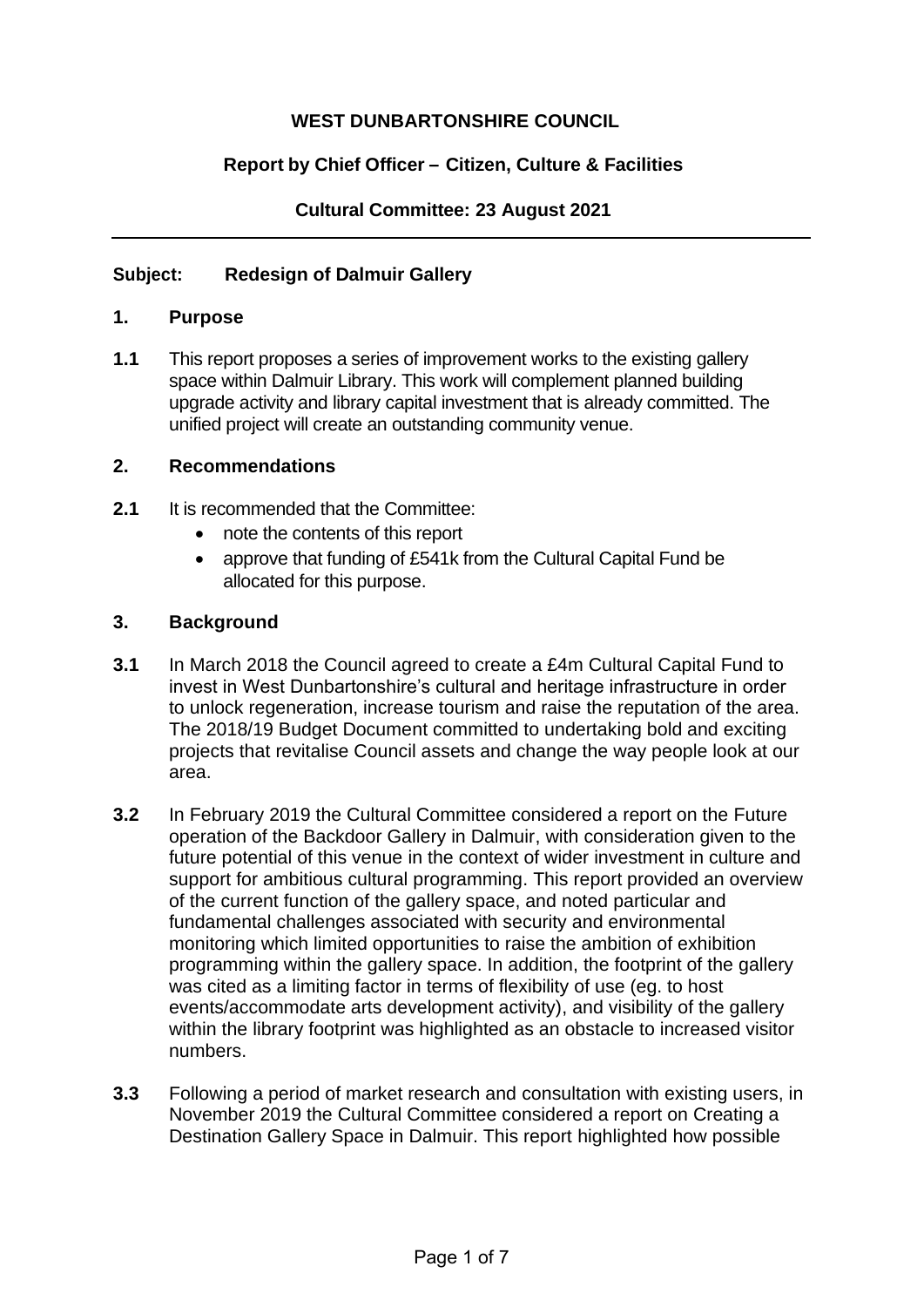interventions within Dalmuir Library could contribute to an enhanced visitor/user experience. These interventions included:

- Improved visibility of the main entrance to the library/gallery from the car park/public realm
- Improved visitor journey from the main entrance of the library building to the gallery space
- Increased footprint for the gallery space
- exploring the potential for modular display elements to enliven and elevate exhibitions within the gallery space
- exploring the potential for creating a flexible community events space
- **3.4** This report was welcomed by the Cultural Committee, with Elected Members strongly supportive of seeing these proposals progressed. To this end, budget was allocated from the Cultural Capital Fund to develop a redesign proposal that would consider the points noted above, and provide visualisations of how a transformed exhibition gallery might look and feel.
- **3.5** Following discussions with the Corporate Procurement Unit (CPU), Brown + Wallace – a multi-discipline construction consultancy – were appointed in early 2020 to lead a feasibility study on a new gallery space. Due to the Covid 19 crisis work on the project did not commence until August 2020.
- **3.6** In October 2020 a first draft Feasibility Report was submitted by Brown + Wallace, making a series of proposals and recommendations regarding the spatial redesign of the exhibition gallery within the Dalmuir Library building. This report considered all relevant technical and associated issues, including
	- lighting design
	- environmental monitoring and control (humidity and temperature)
	- structural elements
	- accessibility
	- the building's multi-use nature

The report also considered the overall 'street presence' of the library building and its relationship to the immediately adjacent public realm, identifying opportunities to define and enhance the overall visitor journey.

**3.7** In November 2020 an update on the gallery redesign proposal was taken to the Cultural Committee, advising that a future report would follow to describe developed proposals for the gallery space, with a view to delivering an overall improved visitor experience. Again, Elected Members expressed their support for this proposal and their desire to see all opportunities inherent in this project maximised for the ultimate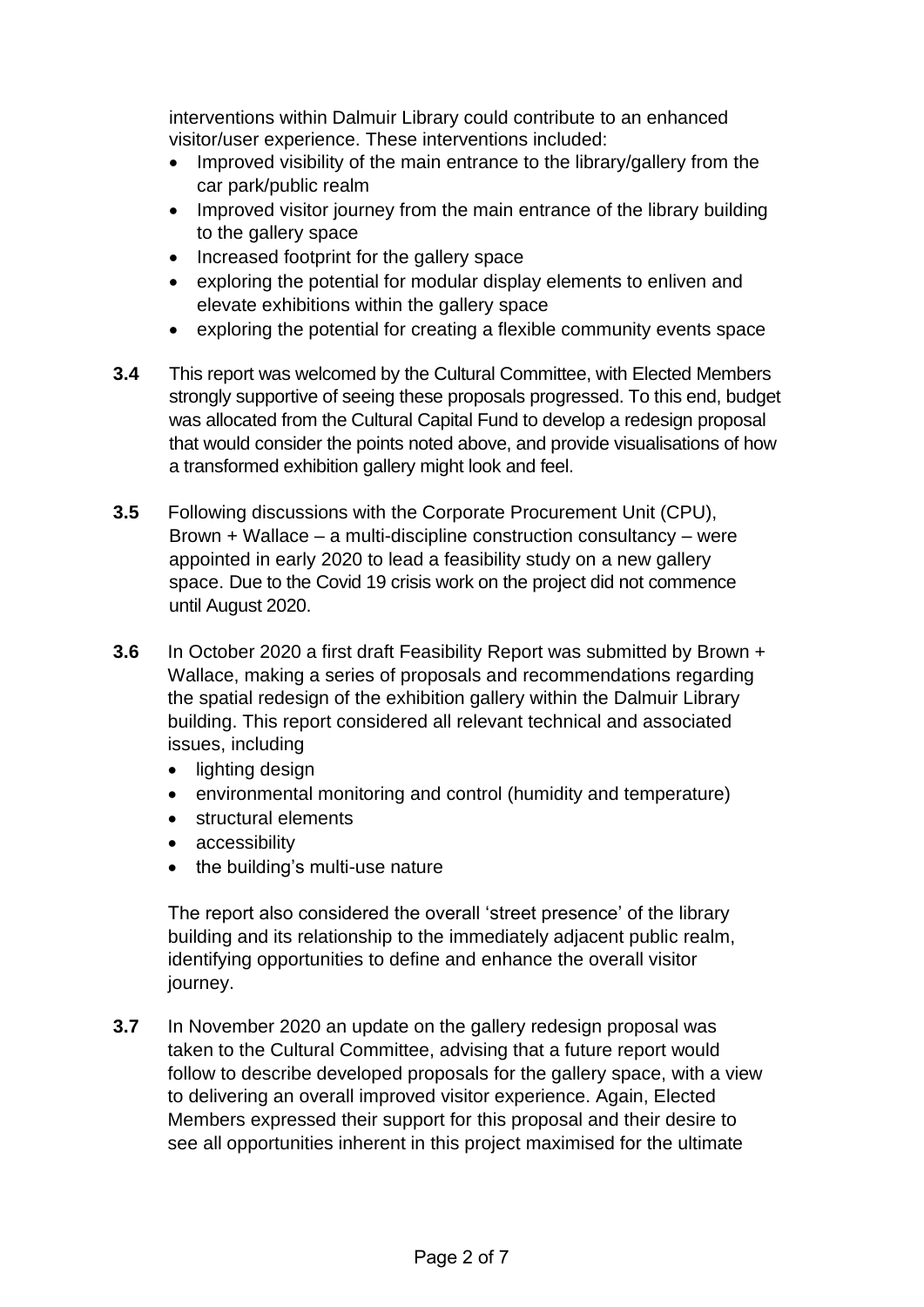benefit of the Dalmuir community and in support of increased visitors to the gallery.

- **3.8** Concurrent with activity to develop the gallery redesign proposal, the Libraries Service has been progressing delivery of a capital investment programme to transform the libraries infrastructure across West Dunbartonshire. The focus of this investment is on improving the overall libraries estate and service delivery, including the replacement of existing customer service desks with modern information pods; the revitalisation of junior libraries and family learning areas; and the purchase of moveable shelving, allowing greater flexibility of use in terms of events and activities. An allocation of capital funds has been set aside for Dalmuir Library, with the intention to invest in the venue in 2021/22.
- **3.9** In tandem with the Libraries capital investment programme, planned investment in building upgrades at Dalmuir Library has been committed for 2021/22 through the Council's Asset Management team to address the condition of the building as part of the reoccurring Building Upgrades budget line.
- **3.10** These three investment elements present an opportunity to maximise the investment to offer the community of Dalmuir a modernised, fit for purpose multi-use library facility. Towards this outcome discussions have taken place involving Arts and Heritage, Libraries and Asset Management to consider how best to realise the ambitions of each service area, while delivering overall best value. Review of the gallery redesign Feasibility Report was undertaken as part of these discussions, with further input sought from colleagues in Planning and Building Standards.

# **4. Main Issues**

- **4.1** Taking cognisance of the outcome of cross-service discussions, and following interrogation by officers of the Feasibility Report already received, the following improvement works are now proposed to realise the ambition of a destination gallery within Dalmuir Library:
	- A redesigned and relocated main entrance to the building as a central element of an entrance sequence that will improve visibility form the street.
	- Realignment of the gallery entrance within the library building to ensure line of sight from the main entrance;
	- A revised layout incorporating an increased footprint for the main gallery space; an associated community gallery space, open-plan to the library lending floor; and a dedicated workshop space with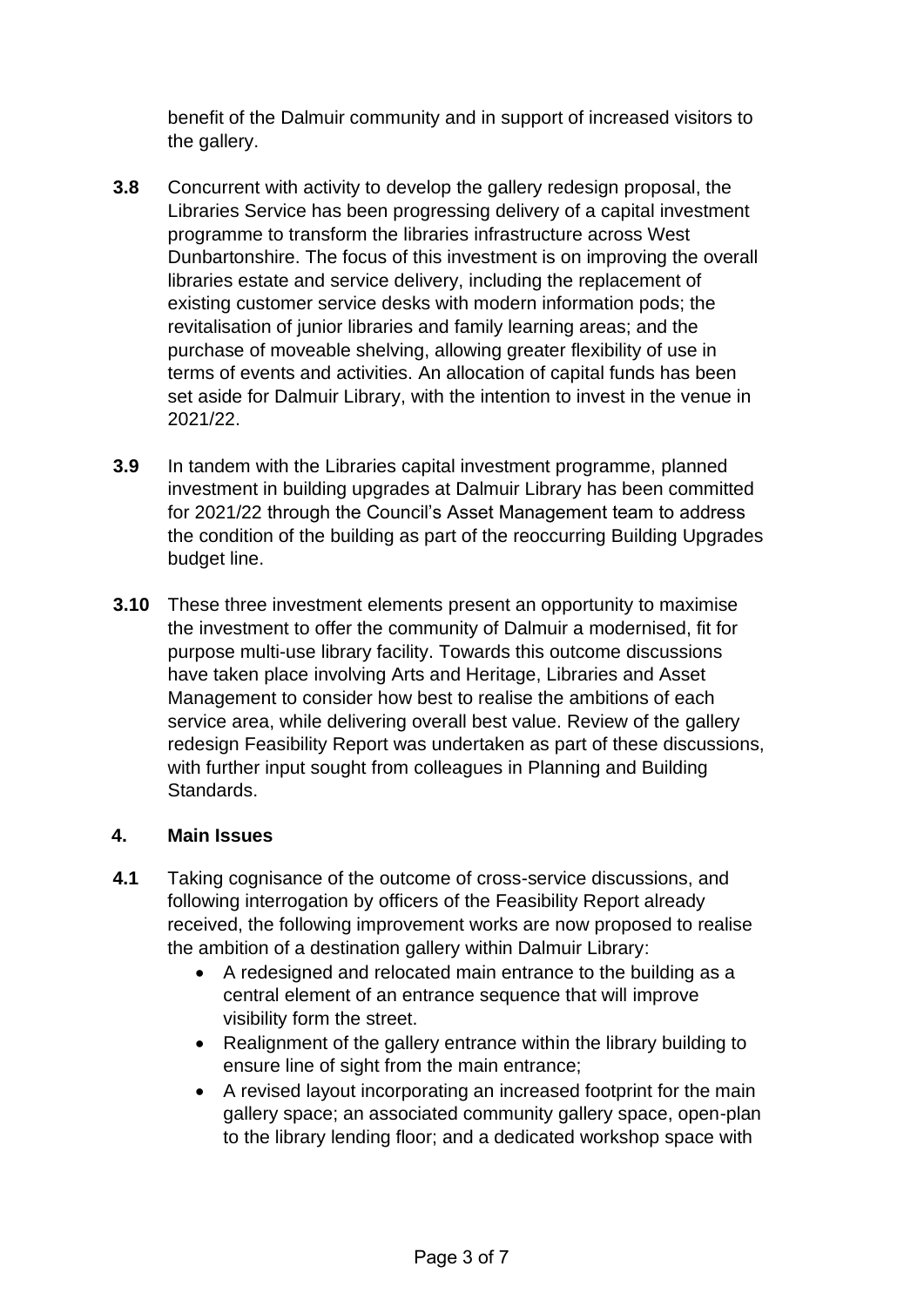wet facilities to support arts development and community engagement activity.

- Provision of integrated storage to support arts development and community engagement activity.
- Integration of environmental monitoring equipment to enable a higher standard of loaned artworks into the gallery and improve overall collections care;
- Inclusion of a modular wall solution within the main gallery space to enliven future exhibitions and increase display opportunities;
- Relocation of a rear fire door to increase wall hanging space within the gallery and improve overall security;
- Integrated wayfinding solutions via floor and ceiling finishes to orientate visitors and direct them to the gallery.
- **4.2** In addition to the gallery-focused improvements outlined above, work will continue to deliver the Libraries capital investment programme and planned building upgrades concurrently. This will ensure a cohesive works package, to the ultimate benefit of all users of the building. For reference, the proposed new library floorplan and visualisations for an improved building façade are included at appendices 1 and 2 respectively.
- **4.3** By considering the gallery improvement works as proposed in the context of the overall function of Dalmuir Library, and by working directly with colleagues in other service areas to consider how these proposals could complement and/or enhance activity already being delivered in the building, the opportunity has been seized upon to create a modern, flexible community space in the heart of Dalmuir. Inclusion of this project as part of the Council's wider commitment to investment in culture, at the same time library capital spend has been made available, represents a truly transformational and joined-up project that has the potential to deliver a multi-use facility that is genuinely fit for the future.
- **4.4** Outline costs for the proposals described at 4.1 are estimated to be in the region of £541k. This is a conservative figure that builds in appropriate contingency in the event that unexpected issues emerge as works progress. In support of this project, it is recommended that funding for these works come from the £4m Cultural Capital Fund.
- **4.5** While this project will ensure there is a truly transformational facility for the residents of Dalmuir, there is a further opportunity to consider the environment surrounding the building. The public realm outside the Library and Gallery, including the adjacent Dalmuir Square, paving stones, and street furniture, could all be improved for the benefit of residents to complement the investment being recommended in this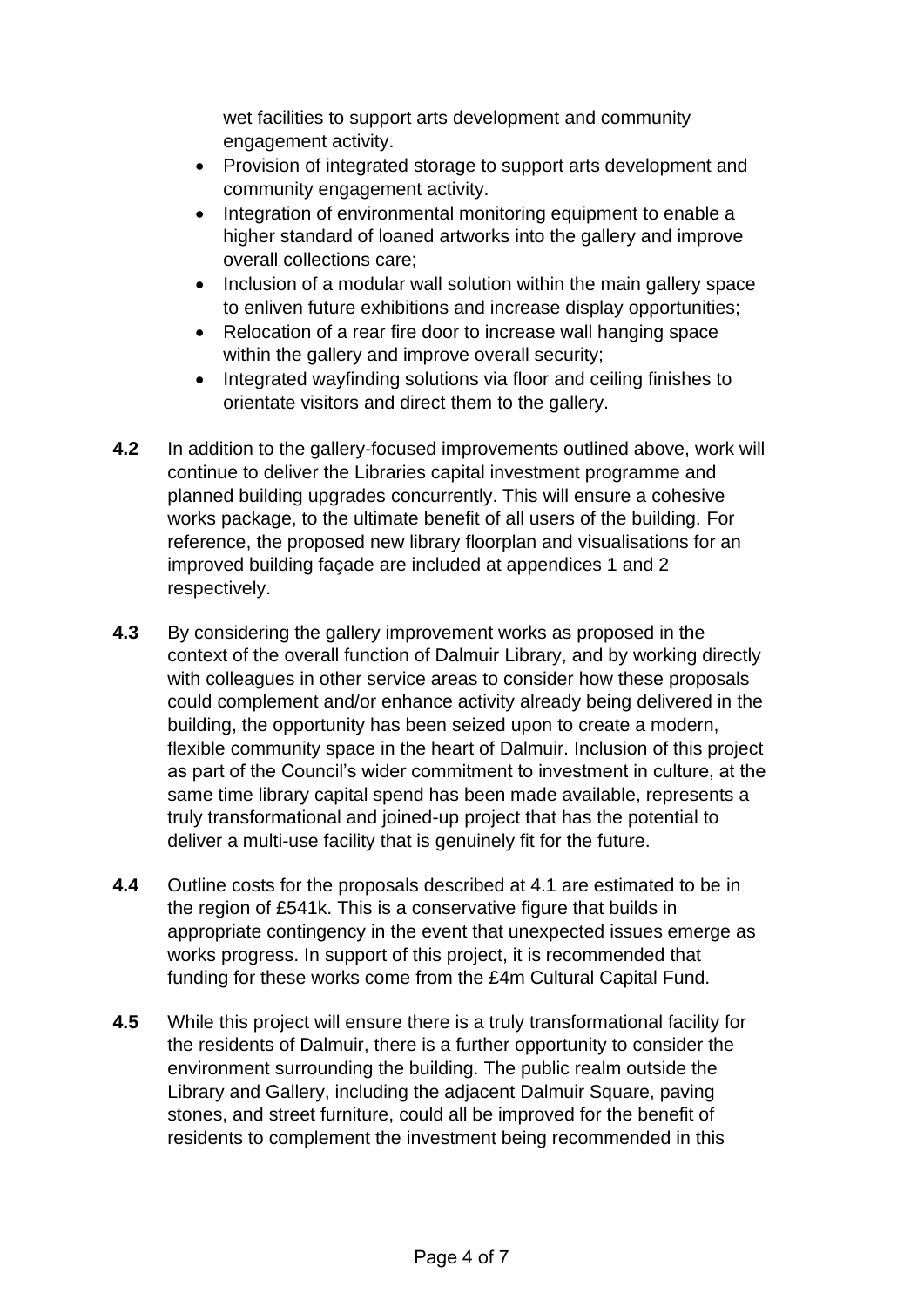report. Committee may wish to consider this point and potentially ask officers to explore what could be achieved, and any cost implications for the Cultural Capital Fund

# **5. People Implications**

**5.1** This proposal requires officer time. Capacity exists within the Arts & Heritage, Libraries and Corporate Asset Management services at this time to deliver the project.

## **6. Financial and Procurement Implications**

- **6.1** In March 2018 the Council created a £4m Cultural Capital Fund and it is the recommendation of officers that this Fund should support the costs of this project in full as detailed at 4.4 above. Approval on this basis would represent no additional cost to the Council beyond what is already agreed within the Council's Capital Plan.
- **6.2** The following other projects are also in the pipeline for the Cultural Capital Fund.

| <b>Project</b>                                  | <b>Cost</b>              |
|-------------------------------------------------|--------------------------|
| Alexandria Library museum, lift and new public- | £0.330m (Agreed)         |
| use room                                        |                          |
| Town Hall external roof and stonework           | £0.252m (Agreed)         |
| <b>Town Hall Investment Project</b>             | £0.060m (Agreed)         |
| <b>Town Hall renovations</b>                    | £0.950m (Agreed)         |
| Clydebank Library basement museum               | £0.575m (Agreed)         |
| <b>Bruce Street Baths upgrade</b>               | £0.100m (Agreed)         |
| Town Hall/Dalmuir gallery redesign feasibility  | £0.016m (Agreed)         |
| <b>Fine Art Acquisition Fund</b>                | £0.100m (Agreed)         |
| Asset Management Development costs to           | £0.075,350m (Agreed)     |
| support the Cultural Capital Projects           |                          |
| Uplift in budget for Town Hall renovations      | £0.204,636m (Indicative) |
|                                                 |                          |
| Sub total                                       | £2.662,986m              |
| <b>Dalmuir Gallery renovations</b>              | £0.541m (Indicative)     |
|                                                 |                          |
| Total                                           | £3.203,986m              |
| Funding left for other projects                 | £0.796,014m              |

- **6.3** Works to improve the function of the gallery space and the overall visitor experience will be undertaken concurrent with planned building upgrades (£815k committed) and the roll out of the libraries capital investment project (£90k committed), giving an overarching project budget of £1.446m.
- **6.4** It is envisaged that these works (once necessary consents are in place) will be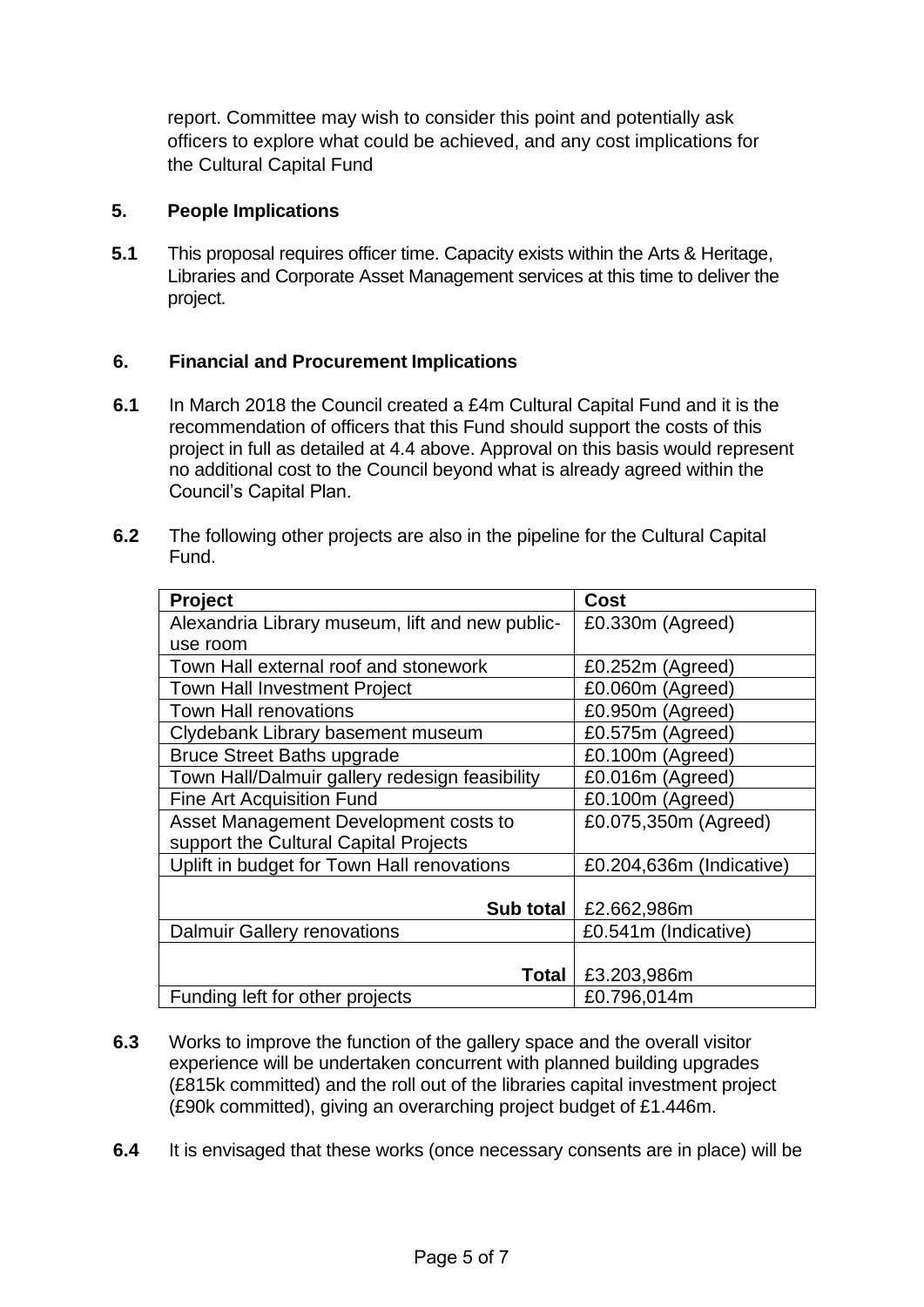carried out either by Building Services and their medium term contractors and sub contractors, or by an appropriate external contractor. As required, discussions will take place with Corporate Procurement and Consultancy Services to determine an overall contract strategy and specification to be agreed and taken to market. Any procurement and subsequent contract awards will be done in line with Financial Regulations, Standing Orders, scheme of delegation and relevant procurement legislation.

# **7. Risk Analysis**

**7.1** There is a risk that should this project not progress concurrent with the library capital investment programme and planned building upgrades the coherence of the overall project would be compromised and its potential impact lessened. There is a further risk that best value for the project overall would not be realised.

## **8. Equalities Impact Assessment (EIA)**

**8.1** An Equality Impact Screening did not indicate any further action required in relation to any recommendations.

### **9. Environmental Sustainability**

- **9.1** The Brown + Wallace Feasibility Report considered environmental sustainability as part of any overall project strategy, describing a 'fabric first' approach whereby any elements of the building fabric being altered are upgraded as far as possible within the limits of budget and construction constraints.
- **9.2** Colleagues in Corporate Asset Management have further considered these proposals as part of the developed design for the overall Dalmuir Library project, consulting with colleagues in the Energy Team to consider the possibility of achieving Passive House Standard.
- **9.3** New services infrastructure required will consider the use of renewables first, where appropriate. Detailed solutions in the context of environmental sustainability will be considered within the MEP (mechanical, electrical and plumbing) proposals made. Consideration will be made in future proofing the building to ensure that the building can accommodate the District Heating network in the future.

### **10. Consultation**

**10.1** The redesign proposals for the Dalmuir Library building have been assessed and developed in discussion with officers from Arts & Heritage, Library Services, Corporate Asset Management, Energy & Compliance, Corporate Procurement, Communications, and Planning & Building Standards.